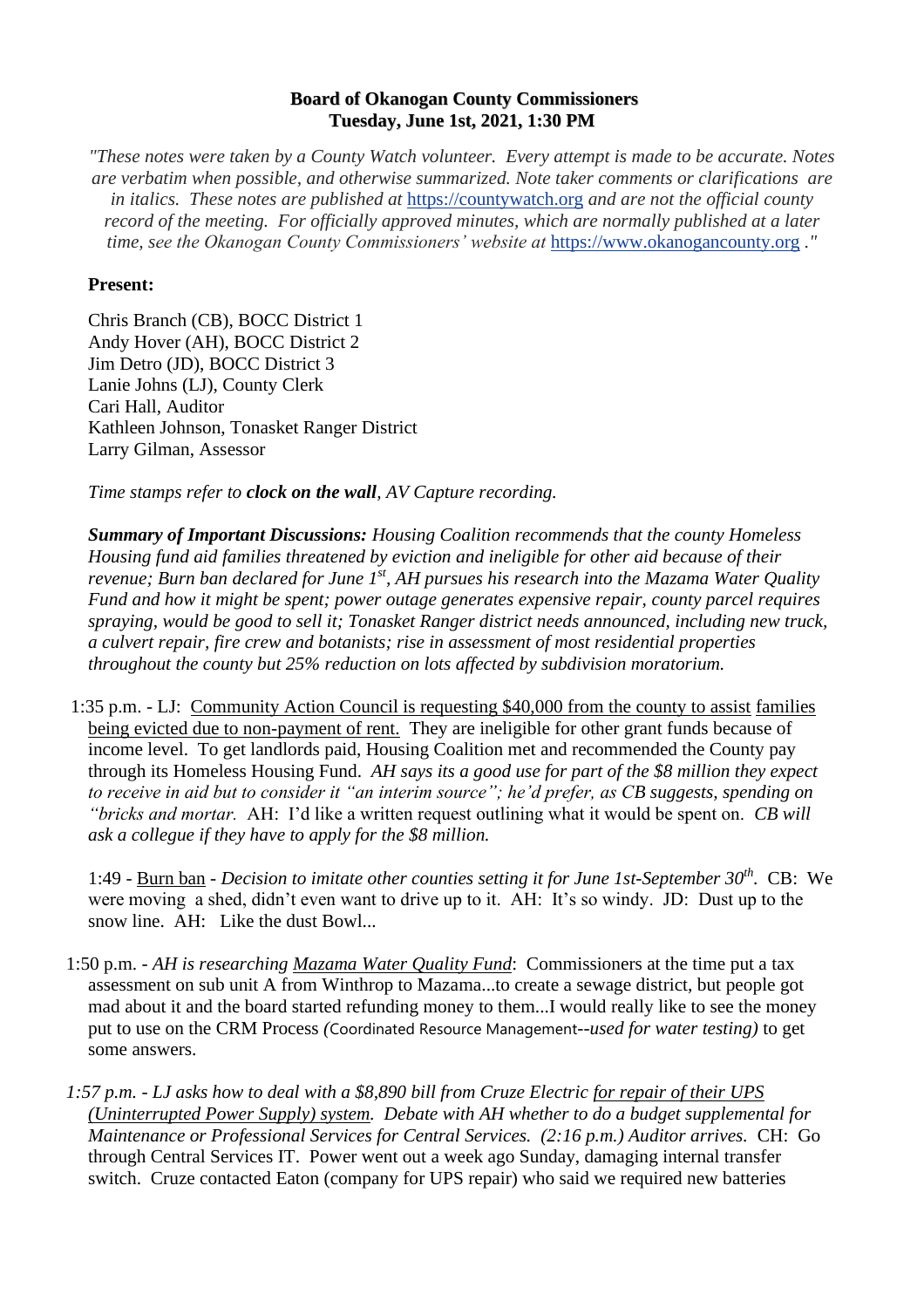costing \$15,000, and a subscription would be \$3,400. Maybe next year? Just asked for estimate on broken switch. AH: Pay the bill, figure out what the switch is going to cost.

- 2:29 *CB and AH talk about replacing their chairs which LJ says were already there in 2005. CB opens public hearing to "authorize American Rescue Fund of \$190,000 to accept budget for revenue, necessary to receive funds." No one being present to comment, hearing closed.*
- 2:43 p.m. *LJ raises the issue of how to budgeting the spraying of weeds on county properties since maintenance budgets are attached to their respective departments. CB remarks that the lot concerned, in Malott, is "a stray", granted to the county by a citizen; spraying could go through Assessor's office.* AH: It would be good to surplus. Could offer to adjacent land owners.
- 3:07 Tonasket Ranger District report *KJ says among top priorities are: a new truck, Black Pine Creek culvert replacement, filling potholes created by snowmobiles and making Crawfish Lake a fee campground with a host to be there all summer. CB calls list "quite an array" and KJ says she'll e-mail all the projects.* KJ:Since we came to the Colville Forest they've had a resource team that can go to work on anything anyone has: dumped garbage, emergency maintenance. We're looking to using them for derelict cars people are leaving all over Tonasket, anything not normally funded...*(JD talks about a Model T dump truck Boyd Hill wrote a poem about in '71.)* KJ: Next week got all the *(ranger)* temps on. Hired four temp botanists, then two got another job. *AH asks about Travel Management plan, KJ says they may end up getting under Colville's Forest Plan first, then* "other things can fall in." *On fires:* Hand crew left without their head person. Looking for a summer employee. 1,000 acres of prescribed burn this year, up from last year. Won't be surprised if they say no cooking except inside a trailer. This year no rain at all. CB: At Hood River they won't even sell firewood. (3:29 p.m.) Timber sales - KJ: Three sales have been signed, the third, on Mt. Hull, to be completed end of 2021. All logging completed around Crawfish. CB: And on DNR land? KJ: Thought *(the deal)* was all done but Olympia and Portland didn't like it and shut it down. Now has to go through private land...DNR has tidbits of land all over. Firewood on DNR land is free but need to get permit, map and regulation. Open April through November. *KJ has praise for new Methow ranger, Elio, who* "really gets out," *does a lot with Titi from Colville Reservation. KJ criticized how Forest Service contracts out for road maintenance, costing 3-4 times what it would otherwise, and says Colville has more proactive engineers. Asks CB for answers to their requests in time for their June 14th meeting*.
- 3:54 p.m. *LJ says they should ask the person who wanted the county parcel sprayed to identify the weed and tell the assessor next time instead of sending the bill.* CB: That's the program. "You do it or we'll do it for you."
- 3:55 p.m. Assessor's office LG:...We mailed the statements today for the rest of the county. It's the first time the entire county has got their value changed. CB: They haven't gone down? LG: No. *(Laughter.)* On Methow *(parcels)* we're physically inspecting this year. CB: How do you look at the improvements when they're mid-subdivision? *(Says he's wondering about the five exceptions to Ecology's moratorium on properties subdivided since 2002.)* LG: We don't value until they're reported. We'll evaluate a house under construction. *Gives example of a \$20,000 lot divided into four \$20,000 lots with \$60,000 worth of construction.* The difference between the new and old value is the construction. AH: ...We have subdivisions that we have a moratorium on. LG: Moratorium parcels are lowered by 25%. When we re-assess we look at sales and see if the 25% model is good or not. If someone builds, we remove the 25%. *(On the 1-year building moratorium on subdivisions)*: I'm working on next year so I'm hoping you guys are going to resolve it so I don't have to. Next August we're going to look at it being not there until you guys do something else again.